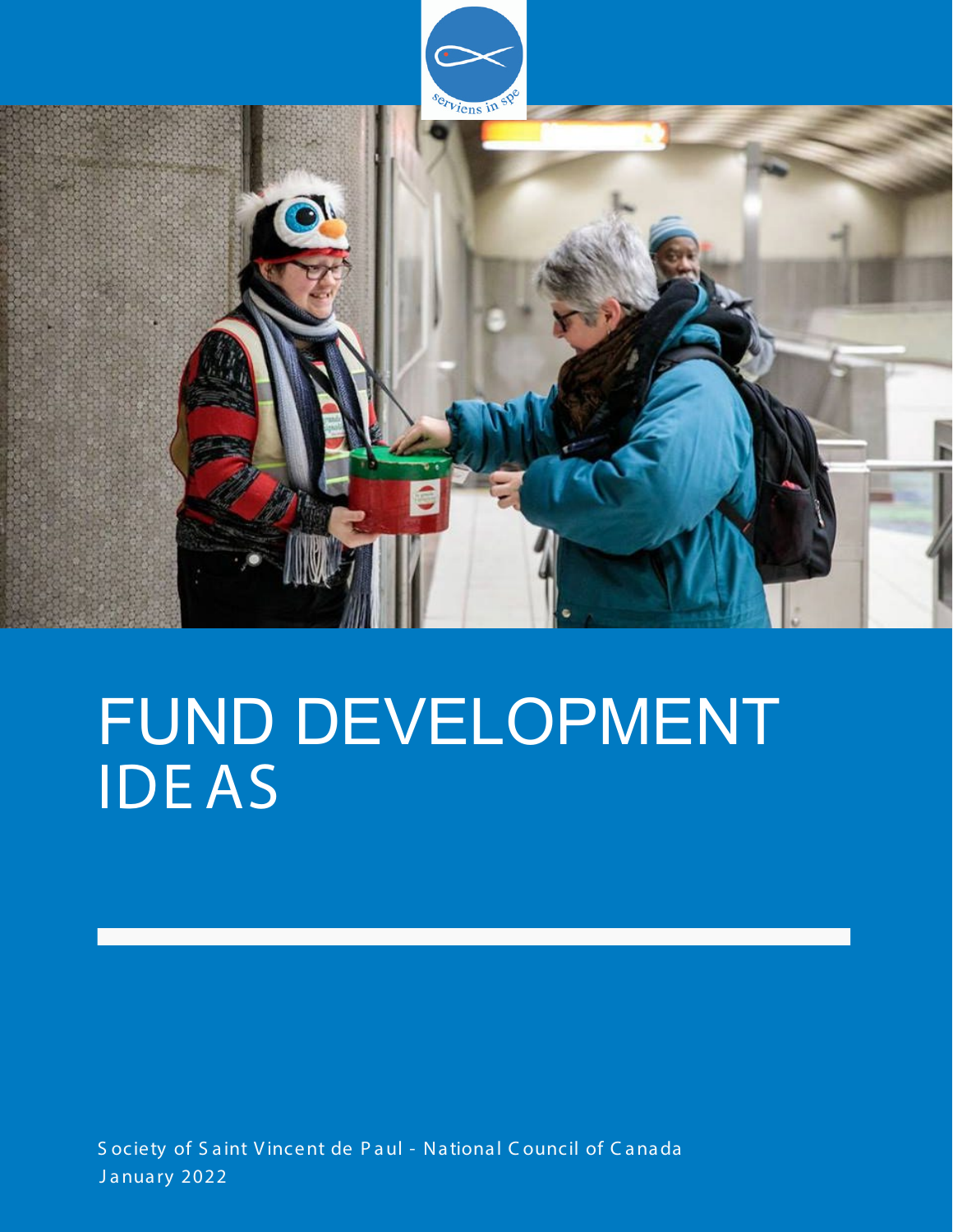## Table of Contents

| Fund Development Ideas to raise funds        | Page 2 |
|----------------------------------------------|--------|
| <b>Website Donation Portal/Online Giving</b> | Page 3 |
| Major Gift Donor Program                     | Page 3 |
| Foundations                                  | Page 3 |
| <b>Corporate Organizations</b>               | Page 3 |
| <b>Legacy Gifts</b>                          | Page 4 |
| World Day of the Poor                        | Page 4 |
| <b>School Support/Partnership</b>            | Page 4 |
| <b>Sleep Walk</b>                            | Page 5 |
| <b>Trivia Night</b>                          | Page 5 |
| <b>Fundraising Gala</b>                      | Page 6 |
| Guignolée                                    | Page 6 |
| <b>Furniture Sales</b>                       | Page 6 |
| Catch/Chase the Ace                          | Page 7 |
| <b>Raffle Sales</b>                          | Page 7 |
| Stewardship                                  | Page 7 |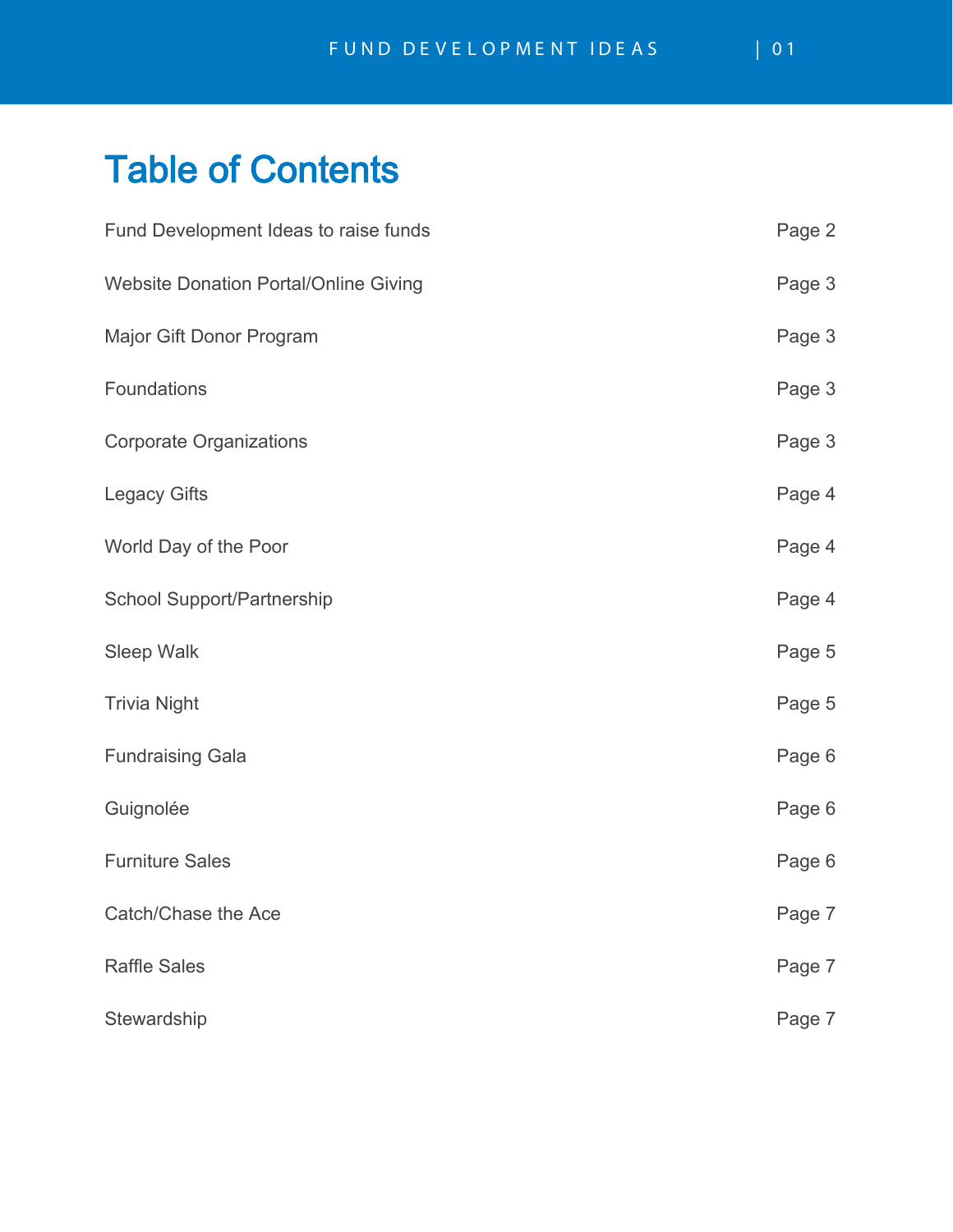#### Fund Development Ideas to raise funds

This document will share a number of fund development ideas/promising practices for Councils/Conferences to consider implementing. The most common way of receiving donations until now has been from parishioners attending Churches where the Society of Saint Vincent de Paul (SSVP) is located by way of SSVP having envelopes in the annual box of envelopes parishioners receive, poor box collections or by electronic giving.

In 2021, National Council conducted an environmental scan and received input from Vincentians across Canada to help develop its 3 year strategic plan for 2021 – 2024.

As part of the input received, it was evident that donations to SSVP had decreased during covid-19 as a result of Churches being closed and then having limited capacity once able to reopen. The feedback received was the necessity to have alternate fundraising/fund development initiatives to support our Mission.

As defined in the strategic plan developed after receiving input from Vincentians, actions include:

- Create a Fund Development Committee
- Identify new funding sources for financial diversification
- Develop associated techniques and mechanisms to support this diversification of funding sources, from first contact, securing a first donation, to becoming a regular donor and/or a major donor, including legacy giving.

This document will provide alternate ways that SSVP Councils/Conferences can raise funds allowing SSVP to carry out our mission of serving people in need.

Promoting the work of the Society is very important to raise awareness. Make use of free advertising in communities with magazines and newspapers and their online content, as well as announcements on community channels. Notify media outlets when carrying out a project inviting them to attend and cover the story. Ecumenical outreach is also possible by having announcements in bulletins of non --Catholic organizations and making use of "booths" when other churches have events.

Every Vincentian should have a 30 second elevator pitch ready to share with someone they meet talking about the impactful work of the Society and why that person should consider donating to or volunteering with the Society.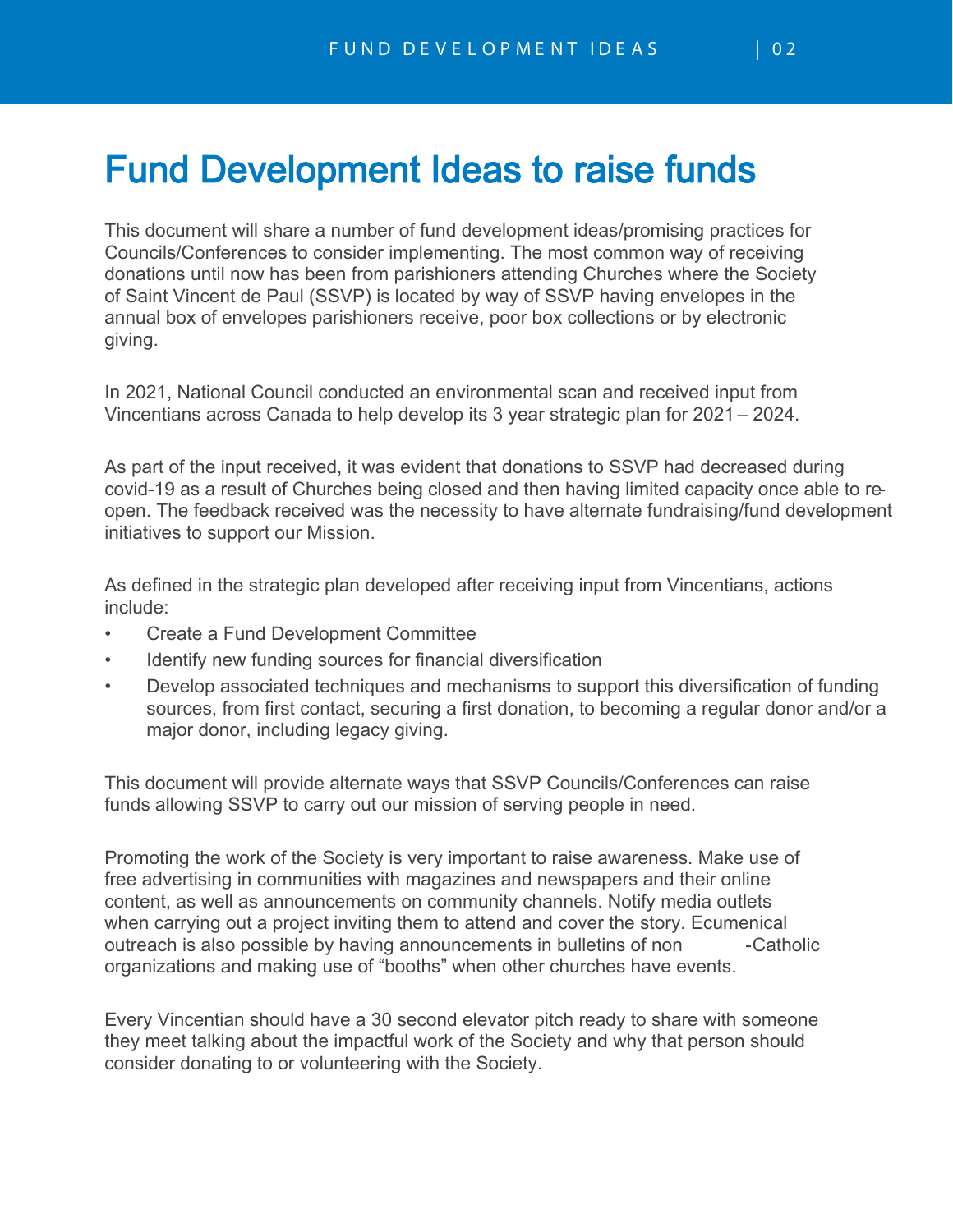## Website Donation Portal/Online Giving

For Councils who have a website, have a "Donate" button and option for a one time gift or monthly gift. Check out our resource on "Monthly Donor Program" – Become a Partner in Hope [https://ssvp.ca/members/committees/fund-development/.](https://ssvp.ca/members/committees/fund-development/) Having monthly donors ensures a guaranteed stream of revenue.

Or you can receive donations through the National Council website portal Online gift - Society of [Saint Vincent de Paul, National Council of Canada \(imakeanonlinedonation.org\)who will, in turn](https://www.imakeanonlinedonation.org/ssvp-national/)  re-direct funds to your Council/Conference.

Online Vehicles include:

1. Benevity is a Calgary based organization who has an employer-employee donor engagement platform to enable donors to direct funds towards different charities with SSVP being one of these charities. When a donation is received by Benevity for SSVP, funds are directed to National Council who, in turn, re-directs the funds to the Council/Conference specified by the donor.

2. CanadaHelps is a secure online platform to receive donations and issues an instant tax receipt on behalf of the charity.

3. DonateACar accepts vehicle donations and the National Council donation link offers the option for donors to donate a vehicle through the National Council website.

E-mail appeals to your Vincentian members and donors for different programs is a great way to raise funds for your Council/Conference. Appeals can also be posted on your Facebook page or other social media platform. These emails/appeals can be sent for Christmas appeal, school supply appeal for beginning of school year, Giving Tuesday in November, etc.

# Major Gift Donor Program

Councils/Conferences can implement a Major Gift Donor program. Check out our resource <https://ssvp.ca/members/committees/fund-development/>

#### **Foundations**

Foundations are a great source of revenue if you have the people resource to properly research [and write proposals. Check out our resource https://ssvp.ca/members/committees/fund](https://ssvp.ca/members/committees/fund-development/)development/

#### Corporate Organizations

Approaching Corporate Organizations in your community and sharing the good work done by the Society is a great source of revenue. Identifying a specific project/program for an organization to support is recommended as companies like to support a program. A template letter requesting funds can be found at<https://ssvp.ca/members/committees/fund-development/>

It is very important to send a thank you letter after receiving the donation stating how the donation made an impact and helped people in need. When recognizing and thanking the organization for their donation, you are more likely to receive a donation again in the future.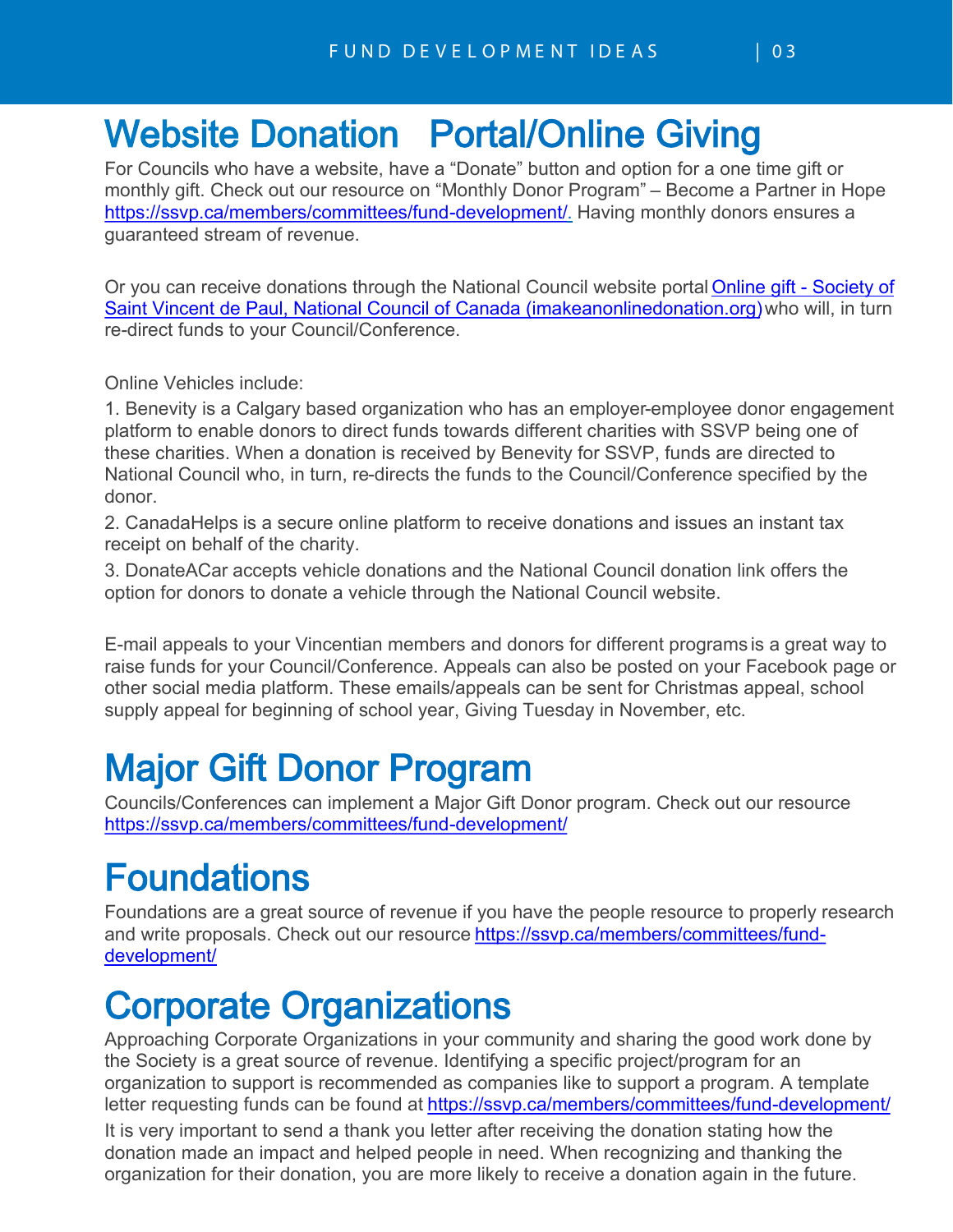#### Legacy Gifts

To help raise awareness with your most loyal donors to leave a legacy gift in their W ill, S aint Vincent de P aul joined the Will Power campaign. Will Power is a national public education effort designed to inspire more Canadians to make a significant impact on the causes they care about, with a gift in their will to charity. The aim of the campaign is for at least 8.5% of all Canadians designating a charity as part of their will, which would represent \$40 billion for important causes across the country.

[National Council has more information at https://www.willpower.ca/charities/society-of-saint](https://www.willpower.ca/charities/society-of-saint-vincent-de-paul/)vincent-de-paul/ to empower our Vincentian leaders to encourage your leading supporters to consider designating the Society of Saint Vincent de Paul as part of their Will.

Contact [exdir-dirgen@ssvp.ca](mailto:exdir-dirgen@ssvp.ca) for more information.

#### World Day of the Poor

World Day of the Poor is an annual day in November that raises awareness of people in need, and is a great opportunity to recruit members and raise funds. Check out tools/resources at <https://ssvp.ca/members/resources/world-day-of-the-poor-tools-for-members/>

#### S c hool S upport/P artners hip

Reach out to your local School Board and schools for support of different programs, such as your Christmas drive, Thanksgiving drive or to support a specific program.

A Bed for Every Child program ensures a bed is provided when a child is seen sleeping on the floor, couch or in the same bed with their parents. A partnership developed with schools had the schools organizing fundraising activities including a sleepover for which students were sponsored by friends and family for the privilege of sleeping on the floor one night in solidarity with the children. The funds raised went to SSVP so that the Council/Conference could purchase beds for children who did not have one.

The On the Street program helps people who are homeless. A partnership with schools helps to collect hygiene products, snack products, clothing, blankets and needed items to help distribute to our friends without a home. Tables are set up with the various items collected allowing our friends to select the items they need.

The Joyful Socks program involves students preparing Christmas gift bags filled with socks, hats, mittens and hygiene products that are handed out to people served by SSVP when they attend a Christmas lunch prepared for them.

Opération Bonne Mine is a program with its main mission being countering school dropout, encouraging school perseverance and promoting education for all.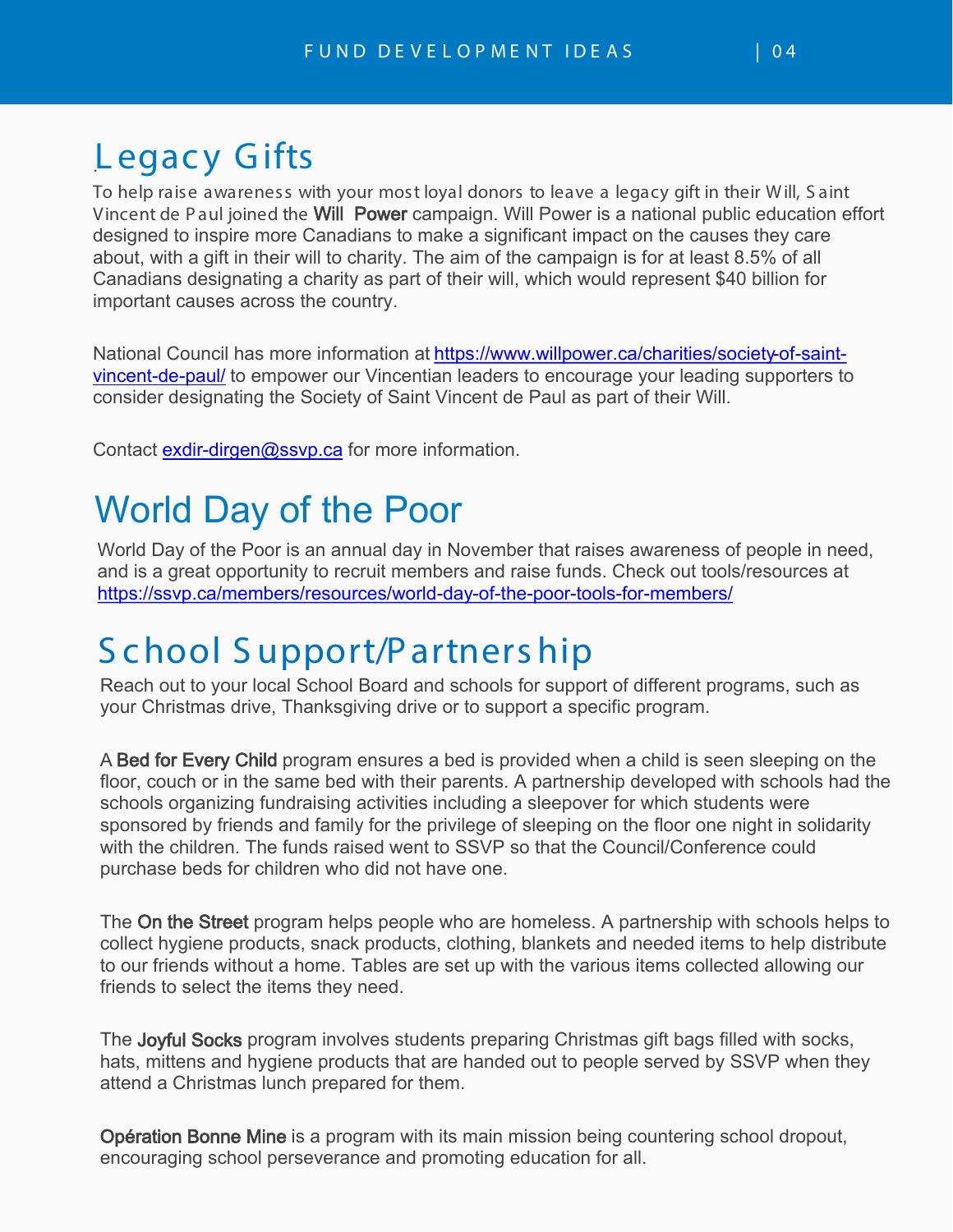Now to give examples of "P romis ing P ractices " that have been s uccessful acros s Canada. Feel free to contact [l.dollard@ rogers.com](mailto:l.dollard@rogers.com) should you have questions or require additional information on any of these "P romising P ractices".

# S leep Walk

S leep Walk is a 3 km. walkathon organized by W indsor-E ssex C entral C ouncil to raise funds to purchase beds for people who do not have a bed. T he C entral C ouncil prepares all the necessary materials including flyer to promote the event, appeal to C onferences to take part, invitation for people to participate, and pledge sheet. C entral C ouncil also looks after issuing tax receipts for donations of \$20.00 and more.

C onferences are encouraged to have Vincentians make personal appeals to their family and friends, and an appeal to parishioners is also encouraged.

C entral C ouncil purchases the beds, and C onferences then issue a voucher for a bed when needed.

On the day of the walkathon, C entral C ouncil hosts the event and provides refreshments and donuts to those participating in the event. A Mass is held after the event for those wishing to attend.

The event is a great opportunity for Conferences to work together for a common goal.

#### . Trivia Night

A trivia night can be organized in a P arish Hall (need to get extra insurance for event) or rented hall selling tickets for \$25.00 to \$30.00 per person which includes a light meal (such as pizza, beef on a bun or pasta and meatballs), snacks on the table, trivia game and door prizes. A C ommittee is needed with people assigned to promoting event, tickets, prizes, food and bar (if alcohol is served), and set up/clean up crew to set up tables, place numbers on tables along with pens and paper.

You need to find someone to put the trivia program together. T here are people who do trivia night for a cost, or you may know someone, possibly a teacher, who is able to put on the trivia night.

P rizes can be obtained through donations from businesses. You can have door prizes, silent auction, penny sale which requires a license from C ity Hall, and 50/50 draw.

If alcohol is served and the event is in a P arish Hall, you need to have someone with S mart S erve at the event and must apply for a liquor license, which is needed when purchasing the alcohol; the license must be displayed at the event when serving alcohol. B eer, wine, pop and water are popular beverages to serve. It is best having a separate table set up for people to purchase tickets for the bar with different color tickets for wine/beer and pop/water. T he liquor store will take back unopened wine and the beer store will take back unopened cases when you take back with the liquor license.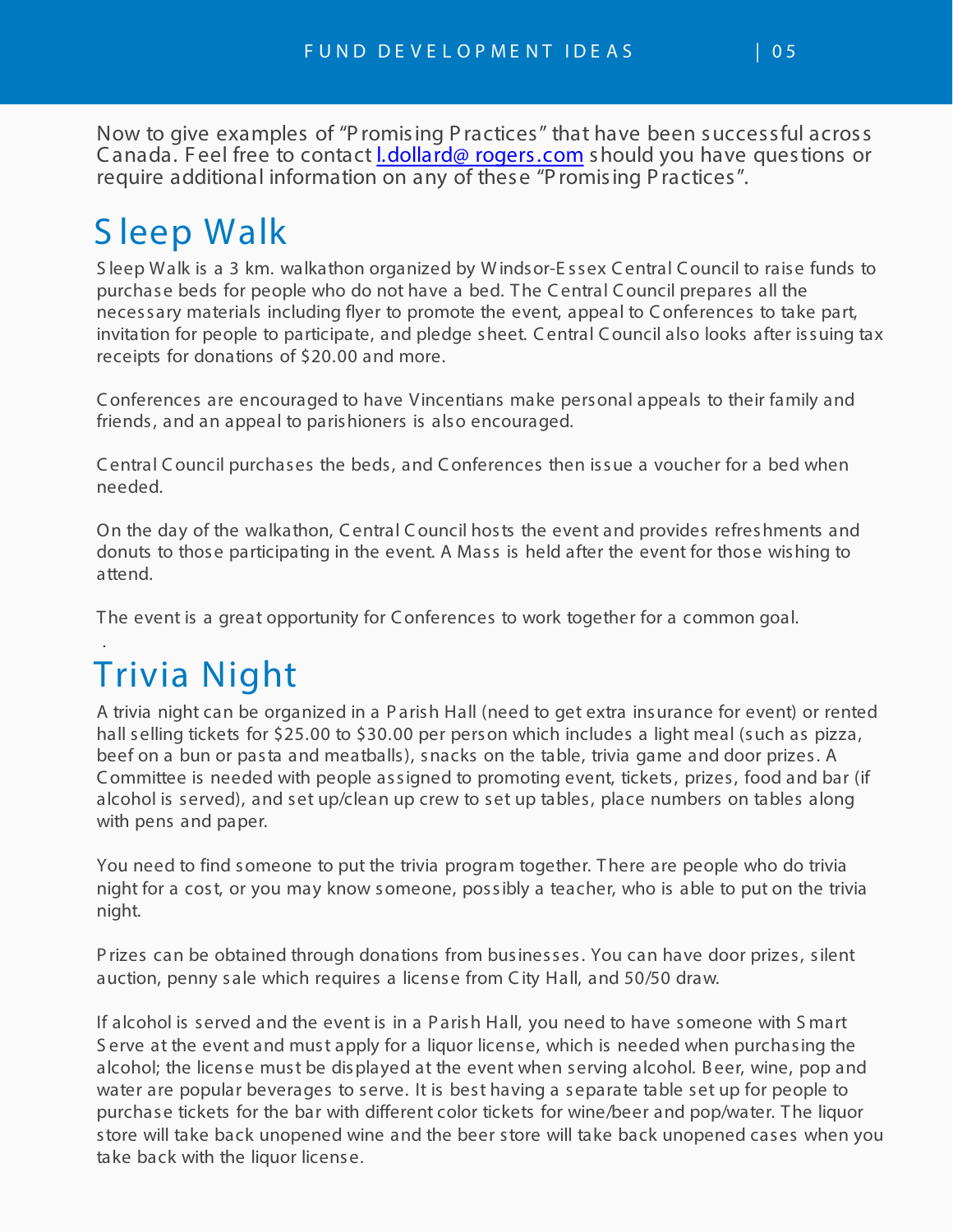#### Fundrais ing Gala

A fundraising gala can be organized selling tickets in advance for an evening that includes dinner, entertainment and silent auction. T here is a lot of work involved in organizing this type of event so you will need to have a C ommittee in place with enough people assigned for different tasks such as promoting event, food and beverage (includes getting liquor license), entertainment, silent auction, and ticket sales.

#### Guignolée

G uignolée is a C hristmas drive organized in Quebec that involves door to door canvassing one day in late November/early December collecting funds and food products that are distributed to people in need through C hristmas hampers.

W hen this event first started in 1861, caroling was also part of the door to door canvassing.

#### F urniture S ales

T he Okanagan Valley P articular C ouncil has a fundraising project that helps fund a couple of their unique special works projects, which began as collecting bikes and furniture in good used condition and holding yard sales twice a year along with having sales through social media when they had items of value.

. T hey had a large storage area so the project was year round and very effective. An online furniture company also donated furniture which had been sold and the furniture was returned; the brand new furniture was donated to the project as it was not resalable by them. T heir 6 conferences participated by spreading the word, collecting donations, being on site, etc.

W hen they lost the storage area, they continued with the furniture being donated and sold through social media.

A benefit of this project is that furniture items sell quickly and raises significant funds. A challenge is storage space; however, it is still possible to sell items through marketplace/social media. Another challenge is having no control over when furniture donations will be received; the company calls and often delivery is the next day.

S ince the furniture items sold are often over \$1000, it is recommended that a project such as this has a bank account that can accept e-transfers. R eceipts are also important for both parties.

R ecommendations to any group trying this include:

- 1. F ind a reliable donor
- 2. Have storage
- 3. Have e-banking capacity
- 4. Have a volunteer who is great on social media such as F acebook